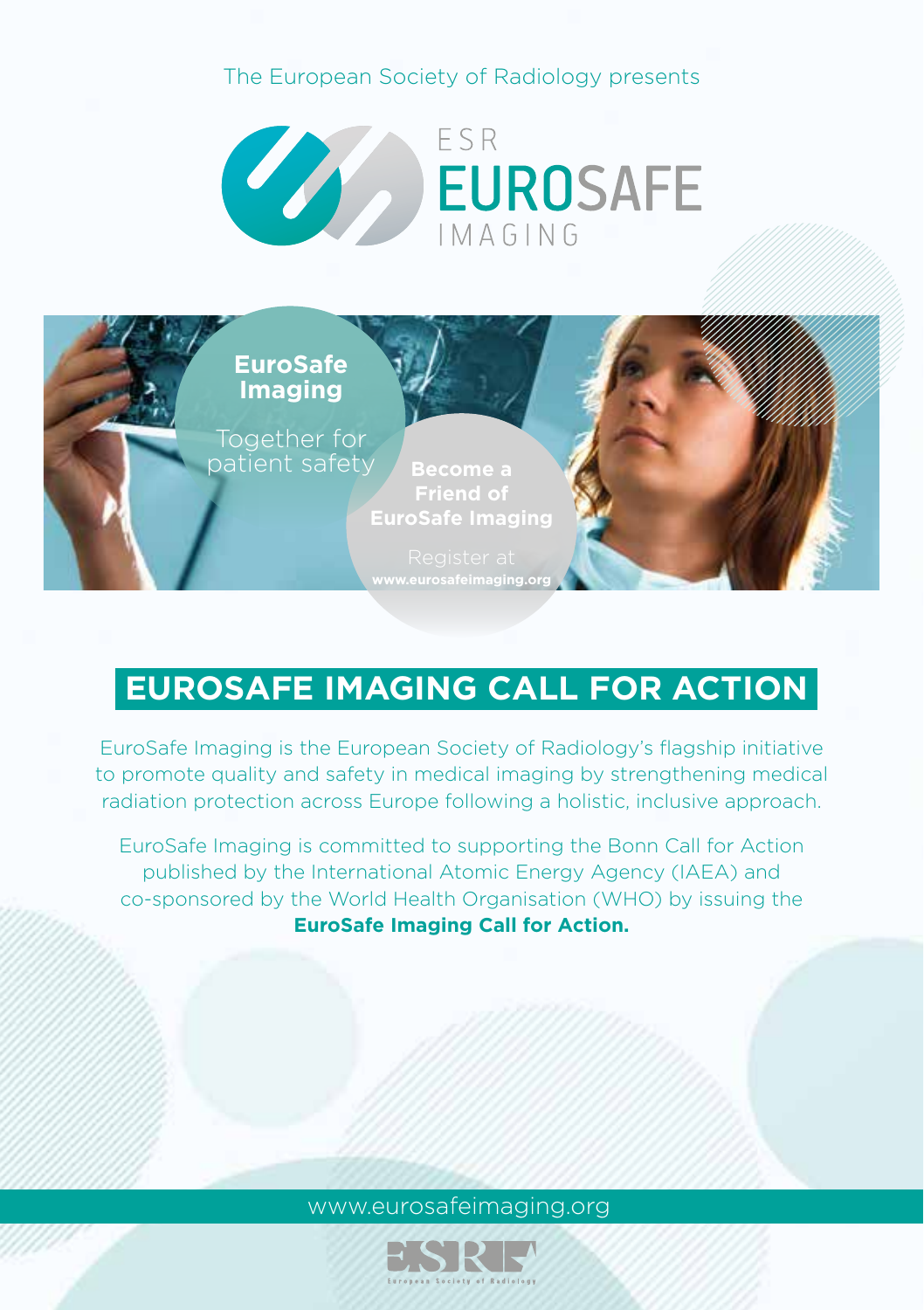#### **Action 1**

Develop a Clinical Decision Support system for imaging referral guidelines in Europe

- ESR experts are in the process of developing European imaging referral guidelines
- ✓ A prototype of 'ESR iGuide' is presented at ECR 2015 by ESR and NDSC

#### **Action 2**

Develop and promote a clinical audit tool for imaging to increase the quality of patient care and improve justification

- ✓ Level 1 clinical audit templates were published in 2015 by the ESR Audit and Standards Subcommittee
- ✓ Launch of the ESR's Clinical Audit Tool at ECR 2015

#### **Action 3**

Implement measures to maintain radiation doses within diagnostic reference levels (DRLs)

✓ The ESR leads PiDRL, a European Commission tender project to develop diagnostic reference levels for paediatric examinations

#### **Action 4**

Promote the use of up-to-date equipment and provide guidance on how to further reduce doses while maintaining image quality

✓ The ESR Economics Working Group published a statement on the renewal of imaging equipment in October 2014

#### **Action 5**

Establish a dialogue with industry regarding improvement of radiological equipment, the use of up-to-date equipment and the harmonisation of exposure indicators

ESR in dialogue with COCIR regarding equipment age profile and avenues of collaboration

#### **Action 6**

Organise radiation protection training courses and develop e-learning material to promote a safety culture and raise awareness of radiation protection

- ✓ EuroSafe Imaging Radiation Protection Session held at MIR 2014 Annual Meeting in Bologna
- ✓ E-Learning: ESR Education on Demand includes 12 modules on radiation protection



| G<br>$\ddot{\bullet}$<br>۰<br>Ġ |
|---------------------------------|
|                                 |







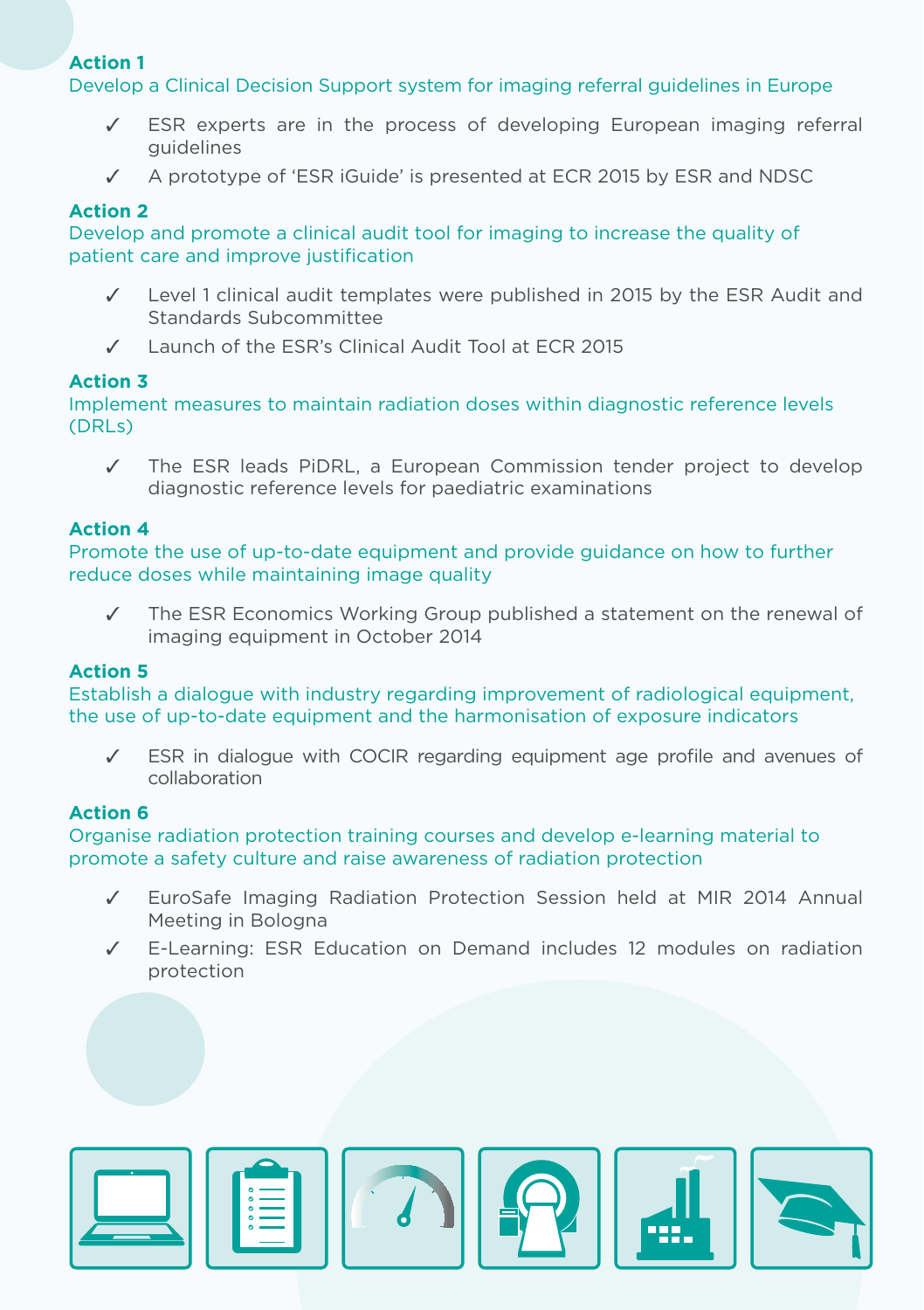#### **Action 7**

Collaborate with research platforms and other medical professions to develop a strategic research agenda for medical radiation protection

Collaboration between low-dose research platform MELODI, EURADOS, EANM, EFRS, ESTRO, EFOMP and the ESR launched in October 2014

#### **Action 8**

Develop data collection project "Is your imaging EuroSafe?" and educational project on guidelines "Are you imaging appropriately?"

- Monthly CT survey 'Is your imaging EuroSafe?' was launched in November 2014, 2 of 10 topics completed
- ✓ ESR is developing plans for an awareness campaign on Clinical Decision Support

#### **Action 9**

Develop criteria for imaging procedures that use ionising radiation in specific exams and anatomical regions

✓ ESR experts are developing European imaging referral guidelines as part of the ESR's CDS project 'ESR iGuide'

#### **Action 10**

Improve communication with health professionals through EuroSafe Imaging Steering Committee, website, newsletters, conferences, training material and social media

- ✓ EuroSafe Imaging participated in Radiation Protection Pavilion of CIRSE 2014
- ✓ EuroSafe Imaging is featured in the ESR's newsletters *ESR News* and *ESR@Work*

#### **Action 11**

Improve information for and communication with patients regarding radiological procedures and related risks in order to ensure empowerment of patients

- ✓ ESR Patient Advisory Group established in 2013
- ✓ Collaboration with patient groups on European topics of common interest
- ✓ Development of 'driver diagram on patient-centred care'

#### **Action 12**

Engage with other stakeholders and collaboration with related initiatives and regulatory authorities in Europe and beyond to contribute to a global safety culture in medical imaging

- ✓ IAEA and WHO experts have expressed support for the EuroSafe Imaging Call for Action
- ✓ The ESR participated in HERCA multi-stakeholder meeting on the justification of medical imaging procedures in the context of the Euratom BSS Directive
- ✓ Agreement to cooperate and use synergies with Image Wisely and Image Gently